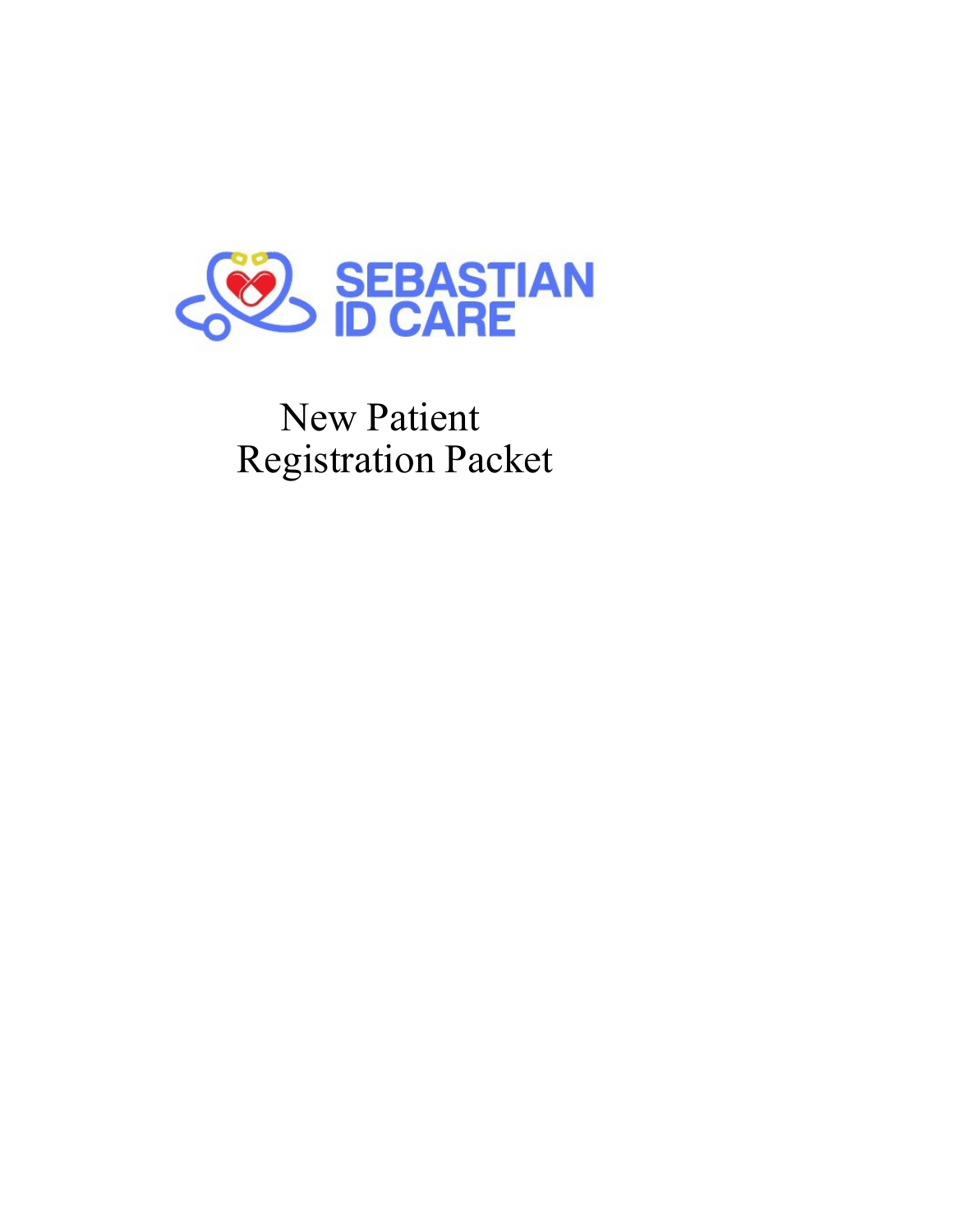

Dear Patient,

Welcome to Sebastian ID Care. Thank you for allowing us the opportunity to assist with your health-care needs. We value all our patients and are committed to providing you with the highest quality health-care services.

This packet contains all the new patient forms that we will need to assist in your treatment.

- 1. Financial Policy
- 2. New Patient Registration Form
- 3. Authorization to Release Medical Information
- 4. Confidentiality & Privacy of Medical Records
- 5. Medical History Form
- 6. Review of Systems Form
- 7. Immunization record

Please take a few moments to review and complete the documents. You can preferably email them back via our secure platform in advance of your appointment, or you can also fill them out and return them to the front desk at out office along with your insurance card.

We are looking forward to assisting with your health care needs. If you have any questions, please contact us and we will be happy to serve you.

Yours sincerely,

**Aisha Thomas MD**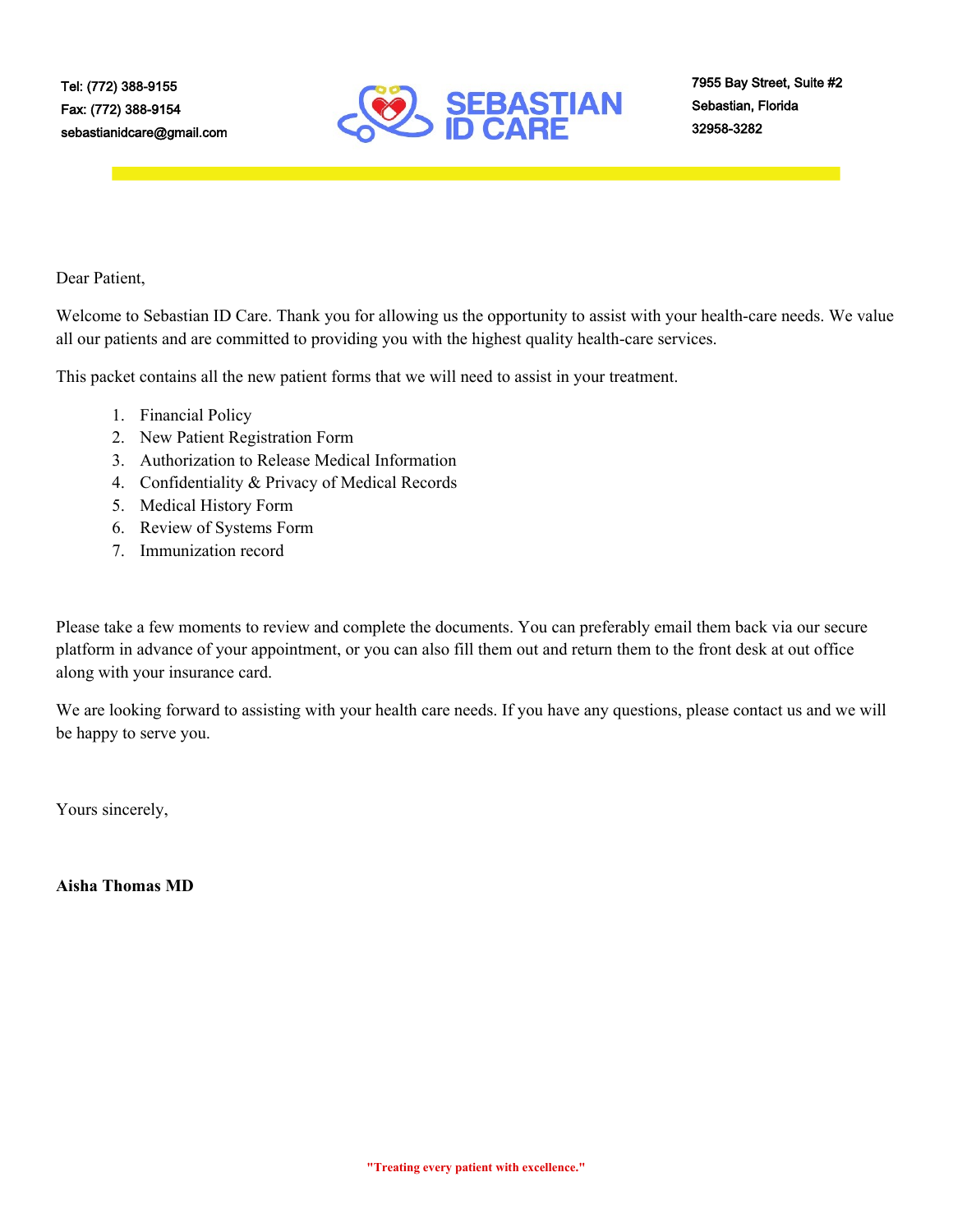

### **Financial Policy**

**Insurance Enrollment**. As a courtesy to our patients, we have enrolled as a provider with numerous insurance companies. We are pleased to be able to provide this service to you, and we will make every effort to verify coverage and bill your insurance company correctly.

**Insurance Restrictions & Lapses.** It is not possible for us to keep track of the requirements for each insurance plan. Therefore, it is the responsibility of each patient to know the details of his/her insurance plan in addition to any lapses in insurance coverage. Any charges that occur as a result of insurance plan restrictions or lapses in coverage are ultimately the patient's responsibility. If you do not inform us of special requirements in your plan and we provide or order medically necessary services, such as lab work, hospitalization, or supplies that are not covered by your plan; we may bill you directly for those charges.

**Inability to Verify Insurance**. If current insurance coverage cannot be verified prior to an appointment, we may require payment at the time of service.

**Services Rendered by Other Providers**. We bill only for the services that we render. Laboratories are separate entities and will bill you or your insurance company for services that are performed. If you have any questions about your laboratory bill please contact them or your insurance company directly.

**Co-Payments & Deductibles**. Co-payments and deductibles are required at the time of service.

**Uninsured Patients**. We offer an adjusted rate for uninsured patients, but the payment is usually required at the time of service.

**Installments**: We may allow payments to be made in installments for outstanding balances that exceed \$100.

**Administrative Forms**. We may charge a fee for completing certain administrative forms. Disability documents, insurance and medical records requests are examples of such forms. Please be aware that these services may require 2-3 days to complete.

**Delinquent Accounts**. If an account is not paid in full within 90 days, a 25% collection processing fee may be added to the outstanding balance and the account may be turned over to a collection company for further processing. No additional appointments will be made for delinquent accounts until they are brought current.

**Returned Checks**. Checks returned for any reason will be assessed a \$35.00 service fee in addition to the amount of the check. *Non-Sufficient Fund* (NSF) checks must be redeemed with certified funds and checks will no longer be permitted as payment.

**No-Show**. We attempt to contact every patient to remind them of their appointment. However, it is the responsibility of the patient to arrive for their appointment on time. We reserve the right to charge a no-show fee for patients who miss appointments without calling to cancel within 24 hours of the appointment. The no-show fee is \$45.00.

I hereby authorize Sebastian ID Care to release any and all information necessary concerning my diagnosis and treatment for the purposes of securing payment from my insurance company; and thereby authorize payment of the insurance benefits directly to Sebastian ID Care for their services.

Patient Name **Patient Signature** Date **Patient Signature** Date

 $\mathcal{L}_\text{max}$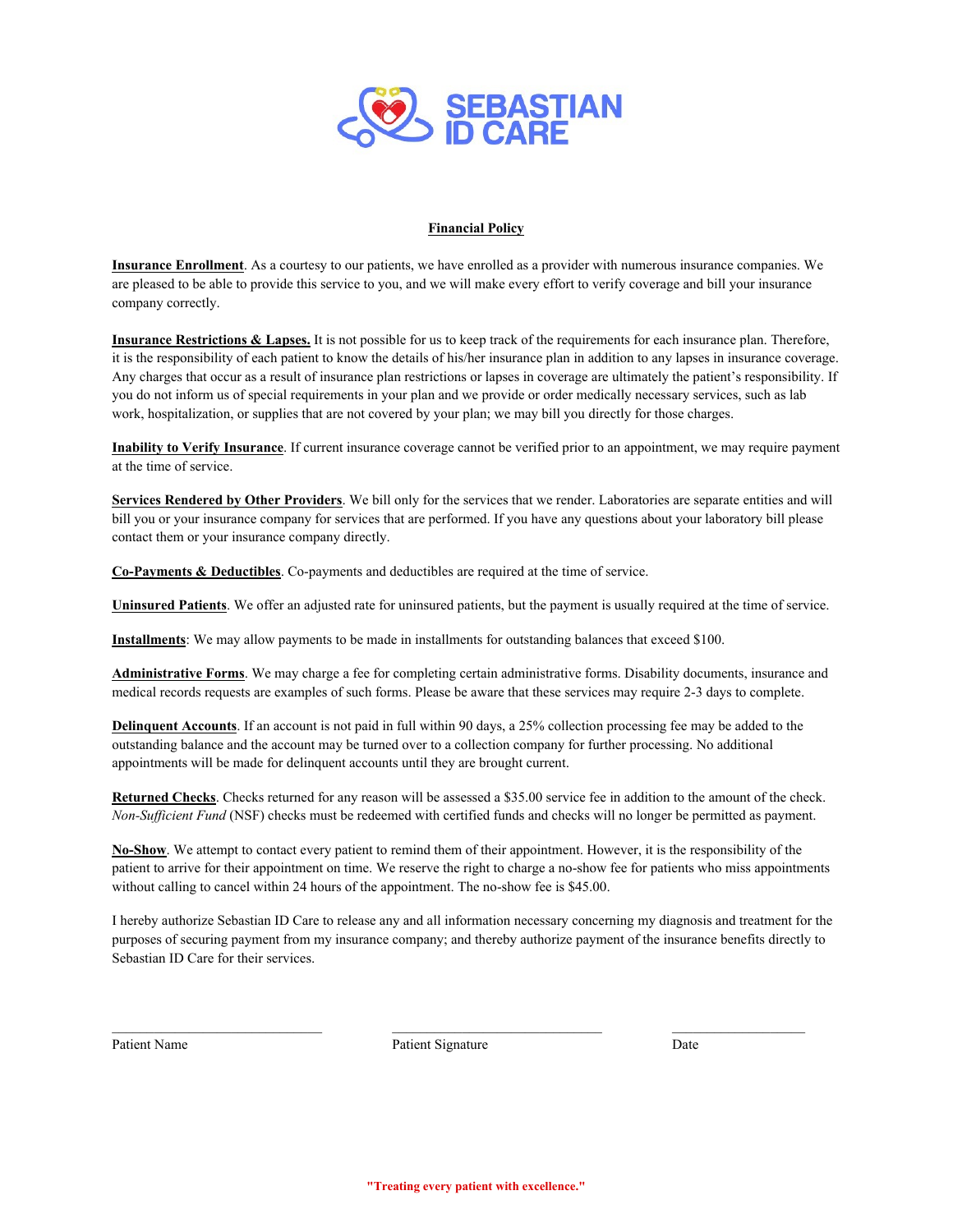

# **New Patient Registration Form**

|                                                                                |                     |                         | PATIENT INFORMATION             |                                     |                                            |                                                                  |              |                     |  |  |
|--------------------------------------------------------------------------------|---------------------|-------------------------|---------------------------------|-------------------------------------|--------------------------------------------|------------------------------------------------------------------|--------------|---------------------|--|--|
|                                                                                |                     |                         |                                 |                                     |                                            |                                                                  |              |                     |  |  |
| First Name<br>Middle                                                           |                     |                         | Last Name                       |                                     | Preferred Pharmacy                         |                                                                  |              |                     |  |  |
|                                                                                |                     |                         |                                 |                                     |                                            |                                                                  |              |                     |  |  |
| Address                                                                        |                     | Apt. #                  |                                 | City                                |                                            |                                                                  | <b>State</b> | Zip                 |  |  |
|                                                                                |                     |                         |                                 |                                     |                                            |                                                                  |              |                     |  |  |
| Social Security No.<br>Sex                                                     |                     |                         | Marital Status<br>Date of Birth |                                     | Driver's License #                         |                                                                  |              | <b>State Issued</b> |  |  |
|                                                                                |                     |                         |                                 |                                     |                                            |                                                                  |              |                     |  |  |
| Email (For Office Use Only)                                                    | Home Phone          |                         |                                 | Work Phone                          |                                            |                                                                  | Cell Phone   |                     |  |  |
|                                                                                |                     |                         |                                 |                                     |                                            |                                                                  |              |                     |  |  |
| Name of Primary Care Physician (PCP)                                           |                     |                         |                                 |                                     |                                            | Contact Information for Primary Care Physician (Phone / Address) |              |                     |  |  |
|                                                                                |                     |                         |                                 |                                     |                                            |                                                                  |              |                     |  |  |
| <b>Employer Name</b>                                                           |                     | <b>Employer Address</b> |                                 |                                     |                                            |                                                                  |              | Occupation          |  |  |
|                                                                                |                     |                         |                                 |                                     |                                            |                                                                  |              |                     |  |  |
| List the persons with whom we are authorized to share your medical information |                     |                         |                                 |                                     |                                            |                                                                  |              |                     |  |  |
|                                                                                |                     |                         |                                 |                                     |                                            |                                                                  |              |                     |  |  |
| Were you referred by a physician? $($ $)$ Y $($ $)$ N                          |                     |                         |                                 |                                     | If yes, what is the name of the physician? |                                                                  |              |                     |  |  |
|                                                                                |                     |                         | SPOUSE'S INFORMATION N/A (      |                                     |                                            |                                                                  |              |                     |  |  |
|                                                                                |                     |                         |                                 |                                     |                                            |                                                                  |              |                     |  |  |
| First Name                                                                     |                     |                         | Middle                          |                                     |                                            | Last Name                                                        |              |                     |  |  |
|                                                                                |                     |                         |                                 |                                     |                                            |                                                                  |              |                     |  |  |
| Occupation                                                                     |                     | <b>Employer Name</b>    | Home Phone                      |                                     |                                            |                                                                  | Cell Phone   |                     |  |  |
|                                                                                |                     |                         | <b>INSURANCE INFORMATION</b>    |                                     |                                            |                                                                  |              |                     |  |  |
|                                                                                |                     |                         |                                 |                                     |                                            |                                                                  |              |                     |  |  |
| Primary Insurance Company Name                                                 |                     |                         |                                 | Group No.                           |                                            |                                                                  |              | ID/Certificate No.  |  |  |
|                                                                                |                     |                         |                                 |                                     |                                            |                                                                  |              |                     |  |  |
| Policy Holder's Name                                                           | Policy Holder's DOB |                         |                                 | Policy Holder's Social Security No. |                                            |                                                                  |              |                     |  |  |
|                                                                                |                     |                         |                                 |                                     |                                            |                                                                  |              |                     |  |  |
| Secondary Insurance Company Name                                               |                     |                         | Group No.                       |                                     |                                            | ID/Certificate No.                                               |              |                     |  |  |
|                                                                                |                     |                         |                                 |                                     |                                            |                                                                  |              |                     |  |  |
| Policy Holder's DOB<br>Policy Holder's Name                                    |                     |                         |                                 |                                     | Policy Holder's Social Security No.        |                                                                  |              |                     |  |  |
|                                                                                |                     |                         | <b>EMERGENCY INFORMATION</b>    |                                     |                                            |                                                                  |              |                     |  |  |
|                                                                                |                     |                         |                                 |                                     |                                            |                                                                  |              |                     |  |  |
| Person to Notify in Case of Emergency                                          | Relationship        |                         | Home Phone                      |                                     | Cell Phone                                 |                                                                  |              |                     |  |  |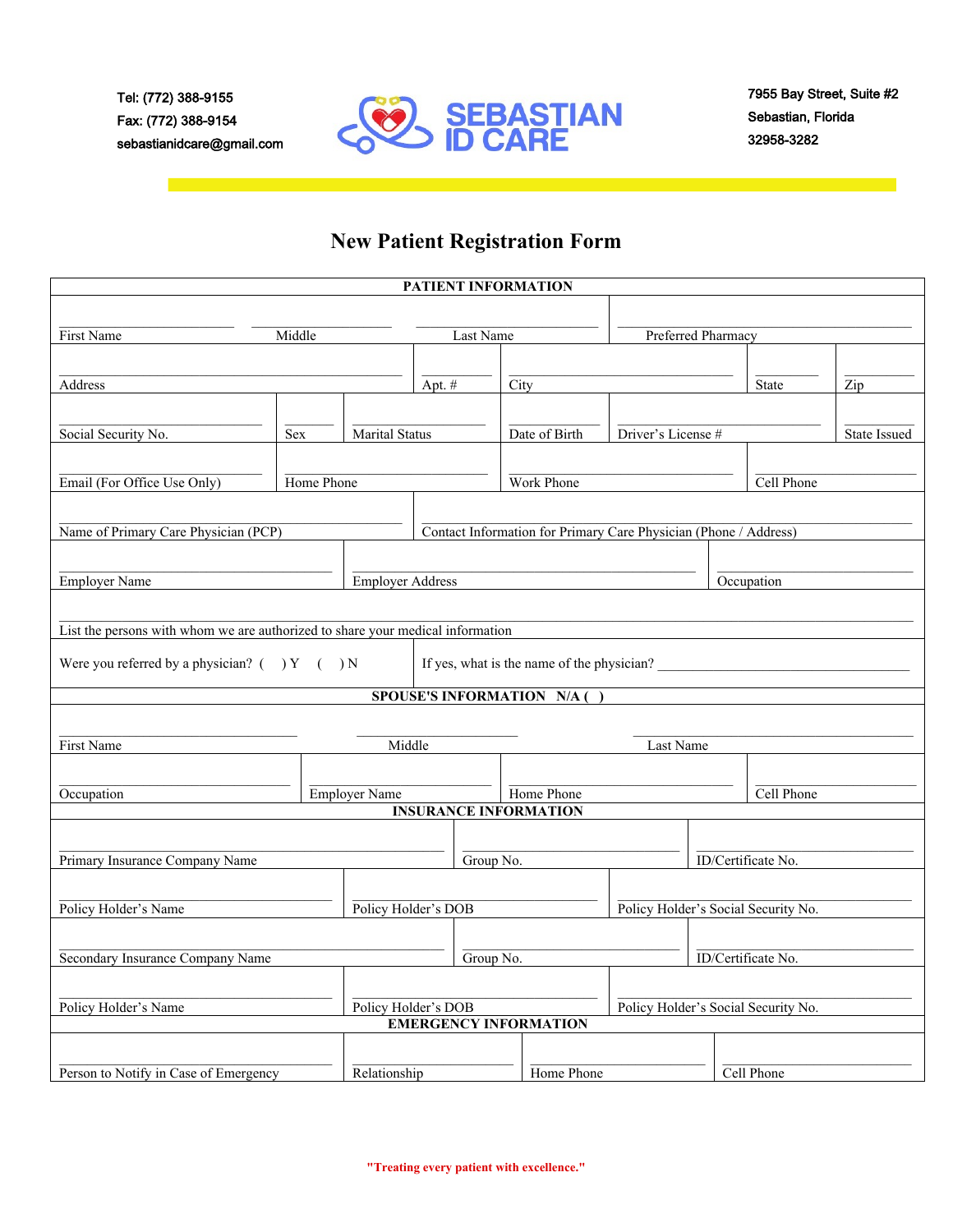**Tel: (772) 388-9155 Fax: (772) 388-9154 sebastianidcare@gmail.com**



\_\_\_\_\_\_\_\_\_\_\_\_\_\_\_\_\_\_\_\_\_\_\_\_\_\_\_\_\_\_\_\_\_\_\_ \_\_\_\_\_\_\_\_\_\_\_\_\_\_\_\_\_\_\_\_\_\_\_\_\_

**7955 Bay Street, Suite #2 Sebastian, Florida 32958-3282**

Patient / Guarantor Signature Date

П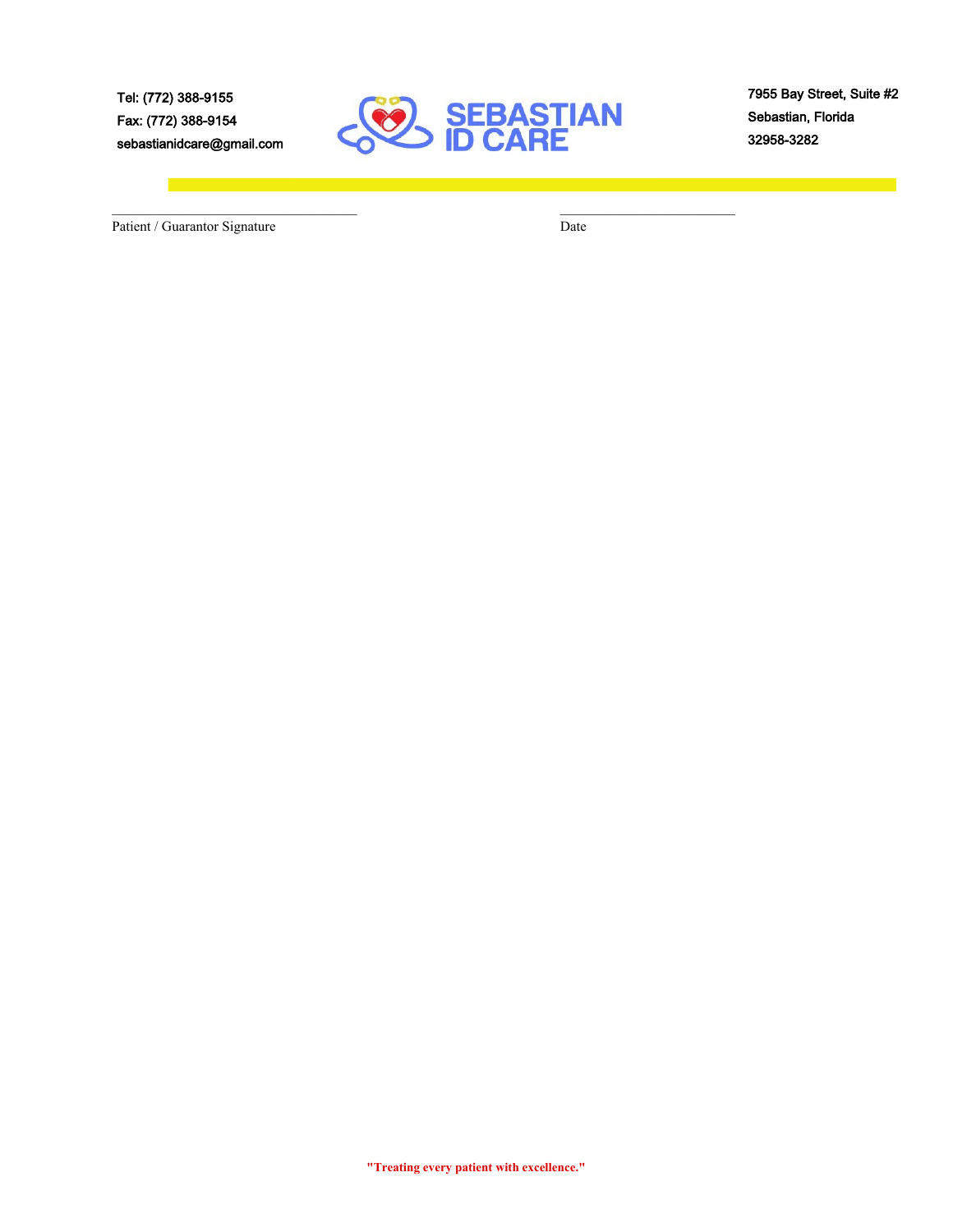

## Authorization to Release Medical Information

**Release to: Sebastian ID Care 7955 Bay St., Suite # 2., Sebastian, FL 32958 Tel. # 772 388 9155 / Fax # 772 388 9154**

|          |    | $\Box$ All information<br>$\square$ Discharge Summaries |                          | □ All progress notes □ Lab reports<br>$\Box$ Microbiology               | $\Box$ Immunization Records                                                                                                                       |            | $\Box$ Imaging Reports<br>□ Other ____________________                                                                                                                                                                                                                                                                                                                 |
|----------|----|---------------------------------------------------------|--------------------------|-------------------------------------------------------------------------|---------------------------------------------------------------------------------------------------------------------------------------------------|------------|------------------------------------------------------------------------------------------------------------------------------------------------------------------------------------------------------------------------------------------------------------------------------------------------------------------------------------------------------------------------|
|          | 2. |                                                         |                          |                                                                         | Special Authorization: (Check applicable box[es] and sign below immediately).                                                                     |            |                                                                                                                                                                                                                                                                                                                                                                        |
|          |    |                                                         |                          |                                                                         | By signing below, I am authorizing the release of any and all information regarding:                                                              |            |                                                                                                                                                                                                                                                                                                                                                                        |
|          |    | $\Box$ Alcohol                                          | $\Box$ Drug              | □ Mental Health                                                         | $\square$ STDs                                                                                                                                    | □ HIV/AIDS | $\Box$ Minor <18                                                                                                                                                                                                                                                                                                                                                       |
|          |    |                                                         |                          | investigate or prosecute any alcohol or drug abuse patient.             |                                                                                                                                                   |            | Note: Federal rules require special authorization for the release of alcohol, drug, or mental health information (42<br>CFR part2). A general authorization for the release of medical or other information is not sufficient for the release of<br>alcohol, drug, or mental health information. Federal rules also restrict any use of this information to criminally |
|          | 3. |                                                         |                          |                                                                         |                                                                                                                                                   |            |                                                                                                                                                                                                                                                                                                                                                                        |
|          |    |                                                         |                          |                                                                         |                                                                                                                                                   |            |                                                                                                                                                                                                                                                                                                                                                                        |
| 4.<br>5. |    | $\Box$ Personal                                         | □ Continued Medical Care | Purpose of disclosure: (Check all applicable)                           | Records from the time period: _____/ _____/ ______ through _____/ _____/ _______<br>□ Payment of Insurance Claim<br>□ Workers' Compensation Claim |            | $\Box$ Legal                                                                                                                                                                                                                                                                                                                                                           |
|          |    |                                                         |                          |                                                                         |                                                                                                                                                   |            |                                                                                                                                                                                                                                                                                                                                                                        |
| 6.<br>7. |    |                                                         |                          | I understand that this authorization shall be valid for five (5) years. |                                                                                                                                                   |            | I understand that I have no obligation to disclose information from my record and that I may revoke this consent at                                                                                                                                                                                                                                                    |
| 8.       |    |                                                         |                          |                                                                         |                                                                                                                                                   |            | taken with respect to this authorization cannot be reversed and my revocation will not affect such actions.<br>I understand that a reasonable fee may be charged for duplication of records. An estimate of those charges will be                                                                                                                                      |
| 9.       |    |                                                         |                          | provided upon request prior to duplication.                             |                                                                                                                                                   |            | any time by submitting a request in writing to the Practice Manager of this office. I understand that any action already<br>I understand that a copy of this form will be used to authorize the release of my protected health information.                                                                                                                            |

Home Phone: (\_\_\_\_\_\_\_\_) \_\_\_\_\_\_\_\_\_\_\_\_\_\_\_\_\_\_\_\_\_\_\_\_\_\_\_\_\_\_\_\_\_ Work Phone: (\_\_\_\_\_\_\_\_) \_\_\_\_\_\_\_\_\_\_\_\_\_\_\_\_\_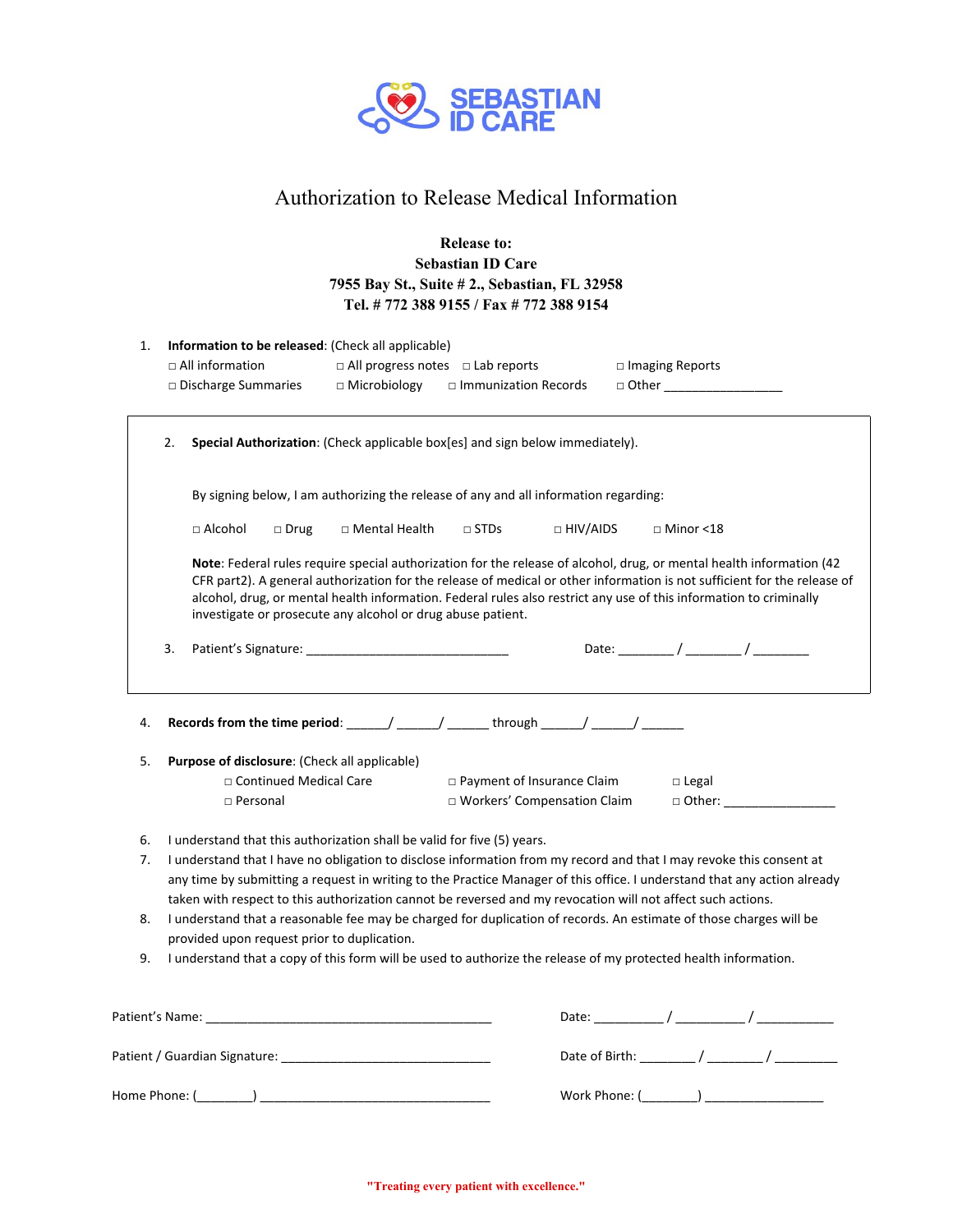

## Confidentiality and Privacy of Medical Records

**This notice describes the privacy practices of our office. Please review carefully**.

#### **Our Pledge Regarding Health Information**

The federal Health Insurance Portability and Accountability Act of 1996 (HIPAA) was drafted, in part, to control the privacy of, access to, and maintenance of confidential information. We understand that information about you, your health, and your health care is personal. We are committed to protecting your personal health information (PHI).

We create a record of the care and services you receive from us. We need this record to provide you with quality care and to comply with certain legal requirements. This notice applies to all records of your care generated by this health care practice, whether made by your personal physician or others working in this office. This notice will tell you about the ways in which we may use and disclose your PHI. We also describe your rights to the PHI we keep about you, and describe certain obligations we have regarding the use and disclosure of your PHI.

We are required by law to:

- a. Make sure that health information that identifies you is kept private
- b. Give you this notice of our legal duties and privacy practices with respect to your PHI
- c. Follow the terms of the notice that is currently in effect

#### **How We May Use and Disclose Your PHI**

The following describe different ways that we use and disclose health information.

**Treatment**. We may use your health information to provide you with health care treatment or services. We may disclose health information about you to others involved in your healthcare treatment including other physicians, hospitals, labs, pharmacies, or other health care providers to whom we may have referred you.

**Payment**. We may use and disclose information about treatment and services we provided to you for billing purposes. These fees may be collected from you, your insurance company, or a third party and include requests for payment / reimbursement and prior authorization for treatment.

**Appointment Reminders**. We may use and disclose health information to contact you as a reminder that you have an appointment or that you missed an appointment and should contact us to reschedule. Please let us know if you do not wish to have us contact you for this purpose or if you wish to use a different method to contact you.

**As Required by Law**. We will disclose health information about you when required to do so by federal, state, military, or local law.

**Organ and Tissue Donation**. If you are an organ donor, we may release health information to an organ donation bank, as necessary to facilitate organ or tissue donation and transplantation.

**Serious Threat to Health or Safety**. We may use and disclose health information about you when necessary to prevent a serious threat to the health and safety of you or another individual(s).

**Workers' Compensation**. We may release health information about you for workers' compensation or similar programs. These programs provide benefits for work-related injuries or illness.

**Public Health Risks**. We may disclose health information about you for public health reporting purposes. These activities generally include but are not limited to the following: Birth, death, abuse, neglect, communicable disease prevention and / or notification, medication adverse reactions, and product recalls.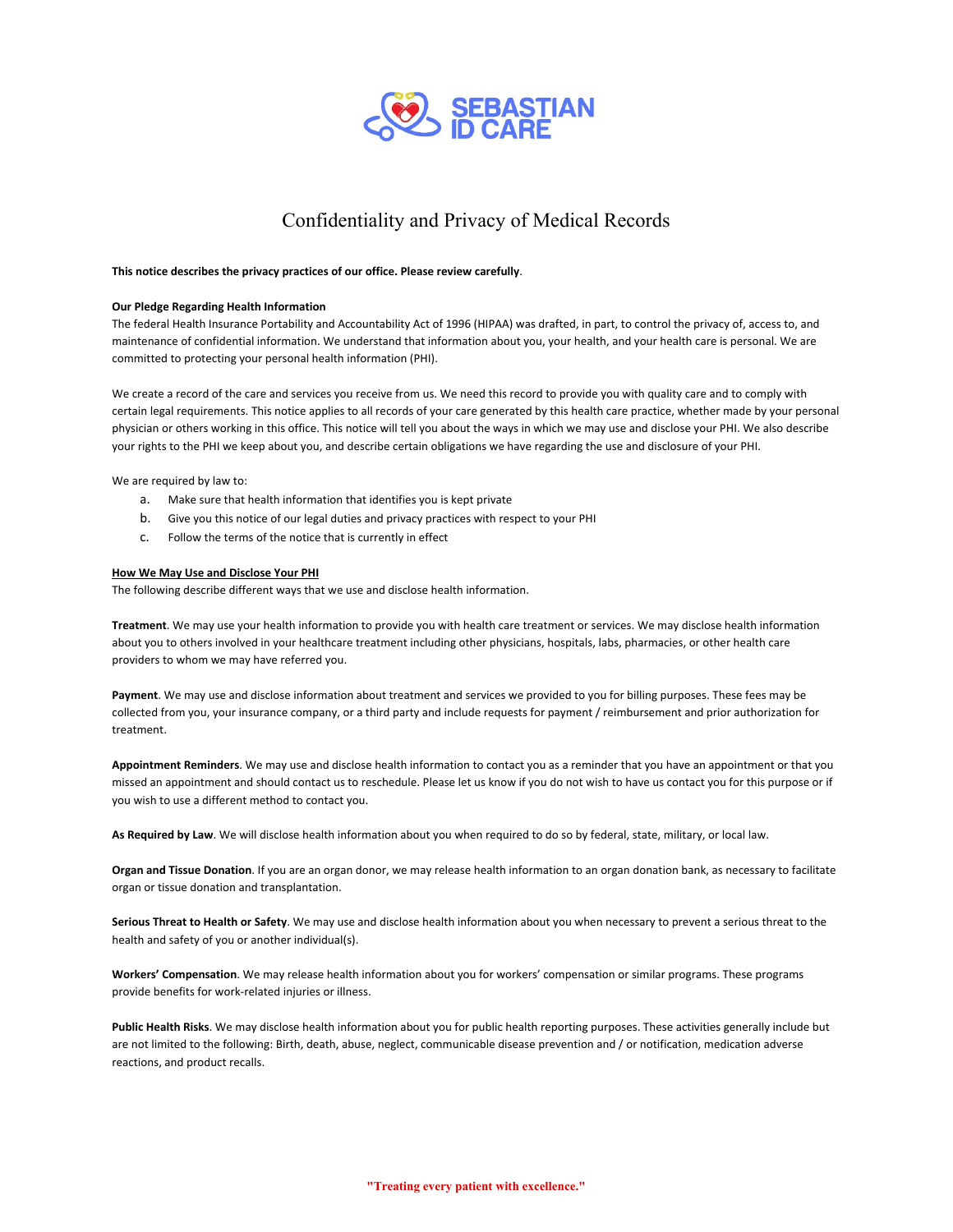**Tel: (772) 388-9155 Fax: (772) 388-9154 sebastianidcare@gmail.com**



**7955 Bay Street, Suite #2 Sebastian, Florida 32958-3282**

**Coroners, Health Examiners, and Funeral Directors**. We may release health information to a coroner, health examiner, or funeral directors as necessary to carry out their duties.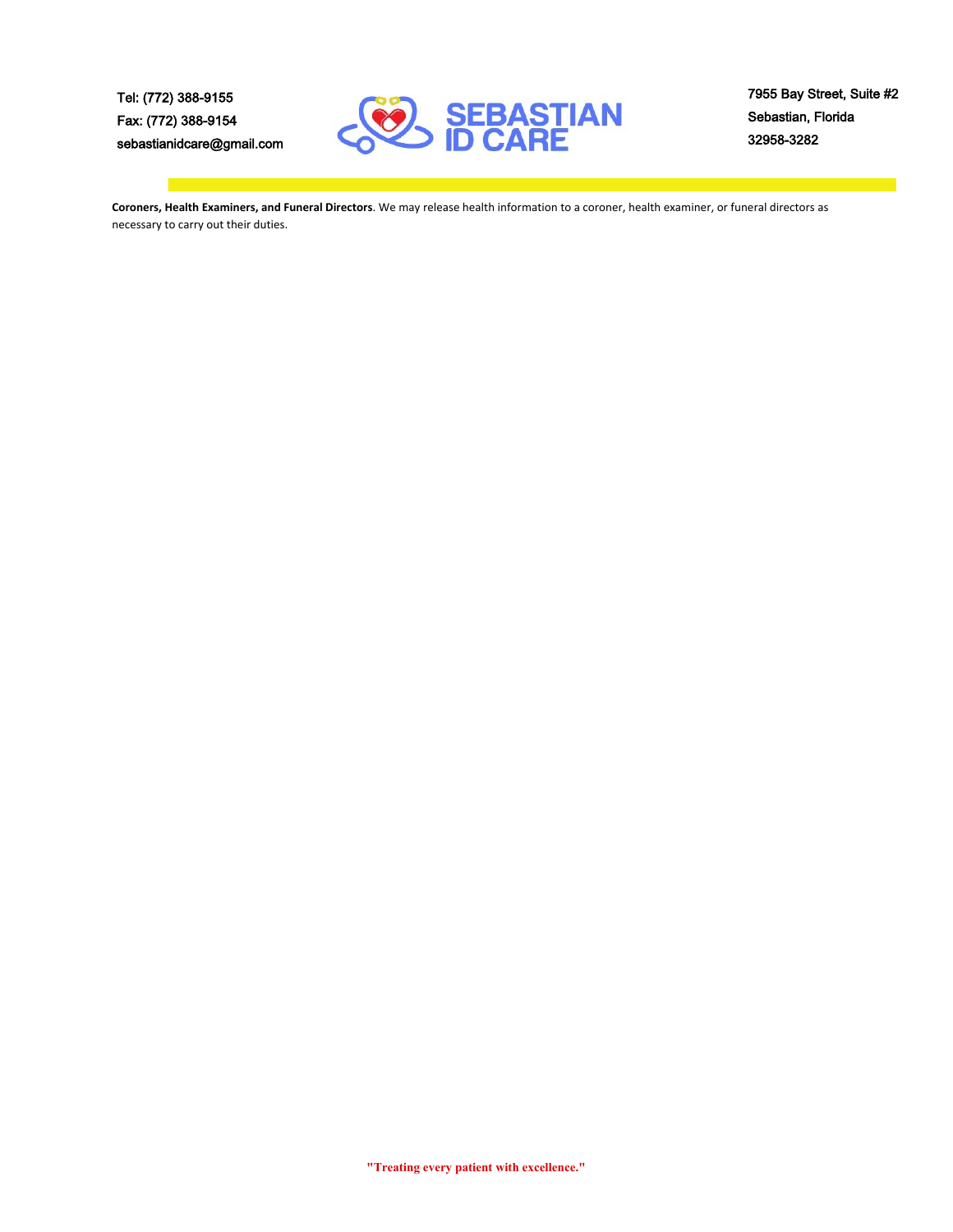

### **MEDICAL HISTORY**

Please check the applicable boxes

| <b>GENERAL</b>                               | <b>INFECTIOUS DISEASES</b>                            | $\Box$ Vasectomy $\Box$ CABG $\Box$ Cataract                    |
|----------------------------------------------|-------------------------------------------------------|-----------------------------------------------------------------|
| $\Box$ fever                                 | $\Box$ MRSA                                           | □ Hysterectomy □ Sinus □ TURP                                   |
| $\Box$ night sweats                          | $\Box$ C-Diff                                         | $\Box$ Hip replacement $\Box$ Vasectomy                         |
| $\Box$ weight loss                           | $\square$ VRE                                         | □ Tubal Ligation □ Knee surgery                                 |
| $\Box$ Enlarged lymph nodes                  | $\Box$ Lyme                                           | □ Back__________ □ Gastric bypass                               |
|                                              | □ Shingles / Chickenpox                               |                                                                 |
|                                              | □ Gonorrhea                                           | □ Other _________________________                               |
| <b>HEME/ONC</b>                              | $\square$ Syphilis                                    |                                                                 |
|                                              | $\Box$ HIV / AIDS when $\Box$                         |                                                                 |
| □ Cancer Type/Treatment                      | $\square$ Cellulitis                                  | <b>MEDICATION ALLERGIES (Describe Reaction)</b>                 |
| □ Blood Clots / DVT's                        | □ Meningitis                                          |                                                                 |
|                                              | □ Herpes □ Genital □ Anal □ Oral                      |                                                                 |
| <b>HEART</b>                                 | $\square$ Tuberculosis                                |                                                                 |
| □ High Cholesterol                           | $\Box$ Hepatitis $\Box A$ $\Box B$ $\Box C$           |                                                                 |
| □ Hypertension                               | $\Box$ Mononucleosis                                  |                                                                 |
| $\Box$ Heart Murmur $\Box$ Valve replacement | $\square$ Sinusitis                                   | <b>MEDICATIONS</b>                                              |
| □ MI / Heart Attack                          | $\square$ Ear infections                              | Dose<br>Frequency<br>Name                                       |
| □ Heart Failure                              | $\square$ Endocardidits                               |                                                                 |
| □ Arrythmia/Atrial Fibrillation              | $\square$ Influenza                                   |                                                                 |
| □ Pacemaker / Defibrillator                  | $\Box$ Last use of antibiotics $\Box$                 |                                                                 |
| <b>LUNGS</b>                                 | <b>DERMATOLOGIC</b>                                   |                                                                 |
| □ Asthma                                     | □ Skin Cancer (Type/Location)                         | $\square$ See list                                              |
| □ Emphysema / COPD / Bronchitis              | □ Hives/Edema                                         |                                                                 |
| □ Pneumonia                                  | $\square$ Eczema                                      | <b>SOCIAL HISTORY</b>                                           |
| $\square$ Sleep Apnea                        | $\Box$ Psoriasis                                      | $\Box$ Did you ever smoke? $\Box$ No $\Box$ Yes                 |
| $\Box$ +PPD                                  | $\Box$ Rash                                           | How long? Years                                                 |
| □ Chronic lung disease                       | $\Box$ Other $\Box$                                   | $\square$ Do you smoke now? $\square$ No $\square$ Yes          |
|                                              |                                                       | How much do you smoke per day? Cigarettes                       |
| <b>ENDOCRINE</b>                             | <b>RHEUMATOLOGIC</b>                                  | $\square$ Do you use alcohol? $\square$ No $\square$ Yes        |
| □ Hypothyroid                                | $\Box$ Osteoarthritis                                 | How much per week? _______ Drinks                               |
| □ Hyperthyroid                               | $\Box$ Osteoporosis                                   | $\Box$ Have you ever used recreational drugs - other than       |
| $\square$ Diabetes                           | □ Arthritis □ Rheumatoid □ Other ______               | marijuana? $\Box$ No $\Box$ Yes                                 |
|                                              | $\Box$ Gout                                           | $\Box$ Do you have tattoos? $\Box$ No $\Box$ Yes                |
| GI                                           | $\Box$ Lupus                                          | □ Have you ever been treated for addiction to alcohol           |
| $\Box$ Ulcers                                | $\Box$ Fibromyalgia                                   | or drugs? $\square$ No $\square$ Yes                            |
| $\Box$ GERD                                  | $\Box$ Broken bones                                   | □ Marital Status: □ Single □ Married □ Divorced                 |
|                                              |                                                       |                                                                 |
| $\Box$ Cirrhosis                             |                                                       | $\Box$ How many children do you have? $\Box$                    |
| $\Box$ Colon Polyps                          | <b>PSYCHIATRIC</b>                                    | In Travel history (countries) [1994] Travel history (countries) |
| □ Crohn's / Ulcerative Colitis               | $\square$ Depression                                  |                                                                 |
| □ Irritable Bowel Syndrome                   | $\Box$ Anxiety                                        | □ Pets/Animal exposures                                         |
| □ Gall Bladder disease                       | $\Box$ Schizophrenia                                  |                                                                 |
| $\Box$ Hemorrhoids                           | $\Box$ ADD/ADHD                                       | <b>FAMILY - MEDICAL HISTORY</b>                                 |
|                                              | $\Box$ Anorexia / Bulimia                             | Do you have a family history of the following?                  |
| GU                                           | $\Box$ Bipolar                                        | □ Cancer (Type)                                                 |
| □ Prostate Problems                          | $\Box$ Suicide attempt                                | □ Infection (Type)                                              |
| $\Box$ Hernia                                |                                                       | $\square$ Diabetes                                              |
| □ Kidney Stones                              | <b>NEUROLOGIC</b>                                     | □ Heart Trouble/Hear Attack                                     |
| □ Urinary Tract Infection                    | $\Box$ Migraines                                      | □ High Blood Pressure                                           |
| □ Urinary Incontinence                       | □ Multiple Sclerosis                                  | □ Stroke                                                        |
| □ Chronic kidney disease                     | □ CVA / Strokes / TIA                                 | □ COPD/Asthma                                                   |
|                                              | $\Box$ Seizures / Epilepsy                            |                                                                 |
| <b>GYN</b> (Women Only)                      | $\square$ Dementia                                    |                                                                 |
| Live births (No.)                            |                                                       | <b>FAMILY - CAUSE OF DEATH</b>                                  |
| Abortions / Miscarriages (No.) _______       | <b>SURGICAL HISTORY</b>                               |                                                                 |
|                                              | $\Box$ Gallbladder $\Box$ heart valve $\Box$ Prostate |                                                                 |
| $\Box$ C-Sections                            |                                                       |                                                                 |
|                                              | $\Box$ Appendix<br>□ Pacer/AICD                       |                                                                 |
|                                              | □ Hernia □ Vascular_______                            |                                                                 |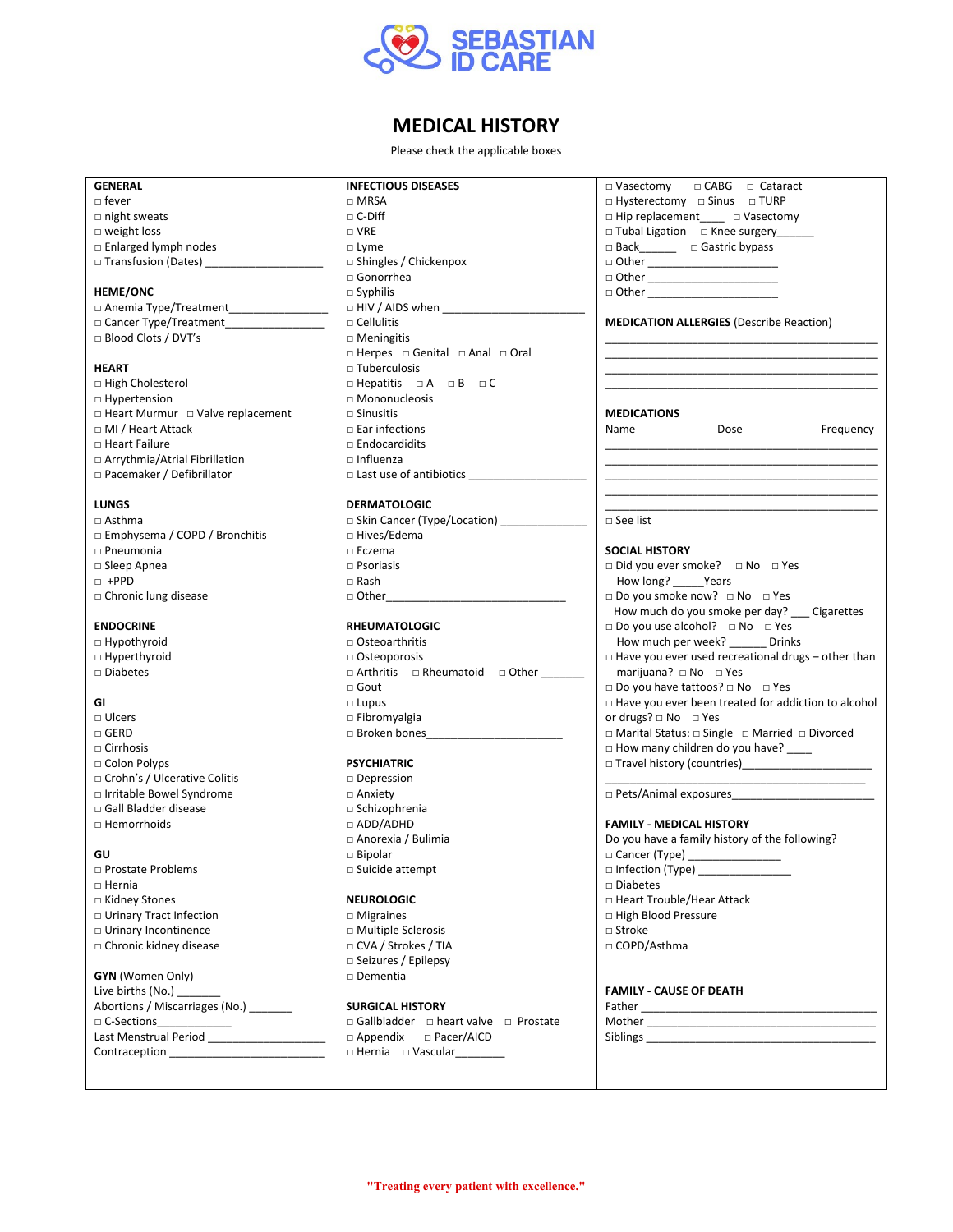

### **REVIEW OF SYSTEMS**

Please check any condition that you have, or have had, in the past 6 months

| <b>GENERAL</b>                    | GI                             |
|-----------------------------------|--------------------------------|
| $\Box$ Loss of Appetite           | $\Box$ Belching / Burping      |
| $\square$ Fatigue                 | $\Box$ Heartburn/Indigestion   |
| $\Box$ Weight change              | $\Box$ Trouble Swallowing      |
| $\Box$ Change in Mood             | $\Box$ Food Intolerances       |
| $\Box$ Insomnia                   | □ Nausea / Vomiting            |
| $\square$ Night sweats            | □ Vomiting Blood               |
| $\Box$ Fevers                     | □ Black-Colored Stool / Melena |
|                                   | □ Jaundice/turning yellow      |
| <b>SKIN</b>                       | □ Diarrhea / Constipation      |
| $\Box$ Rash                       | $\Box$ Abdominal Pain / Cramps |
| $\Box$ New Lesions                | □ Rectal Pain                  |
| $\Box$ Dryness of Skin            |                                |
| $\Box$ Easy Bruising              | GU                             |
| □ Change in Hair / Skin           | $\Box$ Frequent Urination      |
| $\Box$ Itching                    | □ Painful Urination            |
|                                   | $\Box$ Urination at Night      |
| <b>HEAD &amp; NECK</b>            | $\Box$ Blood in Urine          |
| $\Box$ Change in Vision           | $\Box$ Discharge               |
| $\square$ Ear Problems            | <b>JOINTS / MUSCLES</b>        |
| $\Box$ Nose / Gum Bleeds          | $\square$ Backaches            |
| $\Box$ Frequent Colds / Sinusitis | $\Box$ Joint Pain / Swelling   |
| $\Box$ Loss of Taste              |                                |
| $\Box$ Hoarseness / Laryngitis    | <b>NEURO</b>                   |
| □ Recurrent Sore Throat           | $\Box$ Weakness                |
| □ Mouth Sores                     | □ Altered Sensation            |
| $\Box$ Enlarged Glands            | $\Box$ Seizures                |
|                                   | $\Box$ Dizziness               |
| <b>LUNGS</b>                      | $\Box$ Depression              |
| □ Shortness of Breath             | $\Box$ Anxiety                 |
| $\Box$ Chronic Cough              |                                |
| $\Box$ Painful Breathing          | <b>HEART</b>                   |
| □ Coughing blood                  | $\Box$ Angina                  |
| <b>HORMONAL</b>                   | $\Box$ chest pain              |
| □ Hot Flashes                     | □ Palpitations/ Fluttering     |
| $\Box$ Flushing                   | $\Box$ Leg Cramps on walking   |
| $\Box$ Heat / Cold Intolerance    | □ Swelling / Edema             |
|                                   | □ Vein Problems                |
|                                   |                                |

**Note**: This is a confidential record of your medical history and will be kept in this office. Information contained in these documents will not be released to any person, except when you have authorized us to do so.

| Patient Signature | าวา  |  |
|-------------------|------|--|
| Reviewed By:      | าลt⊧ |  |

\_\_\_\_\_\_\_\_\_\_\_\_\_\_\_\_\_\_\_\_\_\_\_\_\_\_\_\_\_\_\_\_\_\_\_\_\_\_\_\_\_\_\_\_\_\_\_\_\_\_\_\_\_\_\_\_\_\_\_\_\_\_\_\_\_\_\_\_\_\_\_\_\_\_\_\_\_\_\_\_\_\_\_\_\_\_\_\_\_\_\_\_\_\_\_\_\_\_\_\_\_\_\_\_